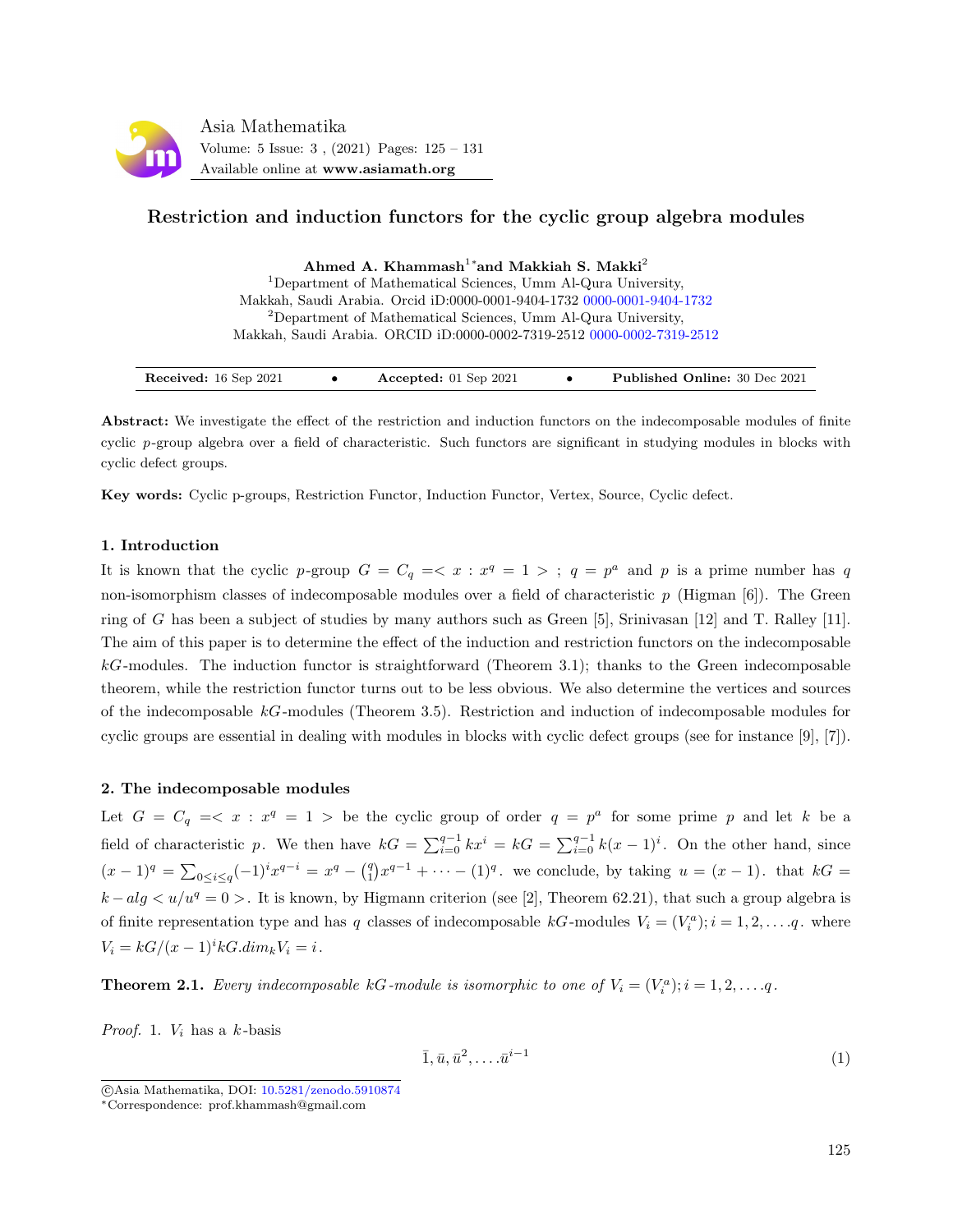where  $\bar{u} = u + (x-1)^i kG$ . We notice that  $x\bar{u} = x((x-1) + u^i k) = (x-1) + u^i k + (x-1)^2 + u^i k = \bar{u} + \bar{u}^2$ Hence  $x\bar{u}^{\sigma} = \bar{u}^{\sigma} + \bar{u}^{\sigma+1}$ , therefore relative to the basis [\(1\)](#page-0-0) we get a matrix representation

$$
x \mapsto \begin{pmatrix} 1 & & & \\ 1 & 1 & & \\ & 1 & . & \\ & & \ddots & . & \\ & & & 1 & 1 \end{pmatrix}_{i \times i} = \rho(x)
$$

Note that  $x\overline{u}^{i-1} = \overline{u}^{i-1} + \overline{u}^i = \overline{u}^{i-1}$  since  $\overline{u}^i = u^i + u^i kG = \overline{0}$ . So if you look at the commutant (endomorphism) algebra of  $V_i$ 

$$
E(\rho) = \{T \in M_q(k)/T\rho(x) = \rho(x)T\} = \begin{pmatrix} a & & & \\ b & a & & \\ \cdot & \cdot & \cdot & \\ \cdot & \cdot & \cdot & \cdot \\ c & \cdot & \cdot & \cdot \\ d & c & \cdot & \cdot & b & a \end{pmatrix} / a, b, \dots, c, d \in k\}
$$

we notice at once that it is a local algebra, since  $F^2 = F; F \in E(\rho) \Rightarrow F = 0 \vee F = I_q$  Hence  $V_i$  is indecomposable.

2. It is clear that if  $i \neq j$  then  $i = dim_k V_i \neq dim_k V_j = j$  and so  $V_i \not\cong V_j$ .

3. To show that Every indecomposable  $kG$ -module is isomorphic to one of  $V_i = (V_i^a); i = 1, 2, ..., q$ , we note that  $kG = k - alg < u/u^q = 0 \geq k[t]/t^qk[t]$ , where k[t] is the polynomial ring in t with coefficients in k. Therefore any kG -module U can be considered a left k[t] -module by the action  $(k[t] \times U \to U; [(f, u) \mapsto$  $(f + t^q k[t])u]$  and  $U = V_{i_1} \oplus V_{i_2} \oplus V_{i_k}$ , where  $i_j \in \{1, 2, ..., q\}$ . Since the polynomial ring  $k[t]$  is a principle ideal domain, we have  $U = k[t]^s \oplus k[t]/f_1k[t] \oplus \ldots k[t]/f_rk[t]$  with  $s = 0$ ; since  $kG$  is torsion, also  $f_i$  is non-unit and  $f_i/f_{i+1}$ ;  $\forall i = 1, 2, \ldots, r-1$  (See [3], theorem 2(10.6)). It follows that  $U = k[t]/f_1k[t] \oplus \ldots k[t]/f_rk[t]$ . Now  $t^qU = 0 \Rightarrow t^q(k[t]/f_ik[t]), \forall i \Rightarrow t^qk[t] \subset f_ik[t] \Rightarrow t^q = f_ia.a \in k[t].$  But since  $k[t]$  is a unique factorization domain, we have  $f_i = \lambda t^s, \lambda \in k^x, 1 \le s \le q$ . Hence  $f_i k[t] = t^s k[t]$  and  $k[t]/f_i k[t] = k[t]/t^s k[t] \cong V_s$ . This completes the proof.  $\Box$ 

. It is easy to deduce that  $V_i$  is projective  $kG$ -module if and only if  $i = w$ , in which case  $V_i = V_q = kG$ . The first notion need to be investigated is the projective cover of nonprojective indecomposable  $kG$ -modules.

<span id="page-1-0"></span>**Theorem 2.2.** ([2], Exercise 6 page 829) For all  $1 \leq i \leq q$  we have:

$$
1. \ \Omega(V_i) \cong V_{q-i}
$$

2. 
$$
\Omega^2(V_i) \cong V_i
$$

*Proof.* 1. Define  $\epsilon_i : V_q(\cong kC_q) \to V_i$  as follows:  $\epsilon_i(\overline{1}) = 1 + u^i kG$ .It is clear  $\epsilon_i$  is a  $kG$ -epimormism with  $Ker \epsilon = V_{q-i} \leq J(V_q)$ . since  $J(V_q) \triangleleft_{max} V_q$ . Therefore  $\epsilon_i$  is essential and so  $V_q(\cong kC_q)$  is the projective cover of each  $V_i$  and  $\Omega(V_i) = Ker \epsilon_i = V_{q-i}$ .

2. By the same procedure as in (1), we see that  $\Omega^2(V_i) = V_i$ .  $\Box$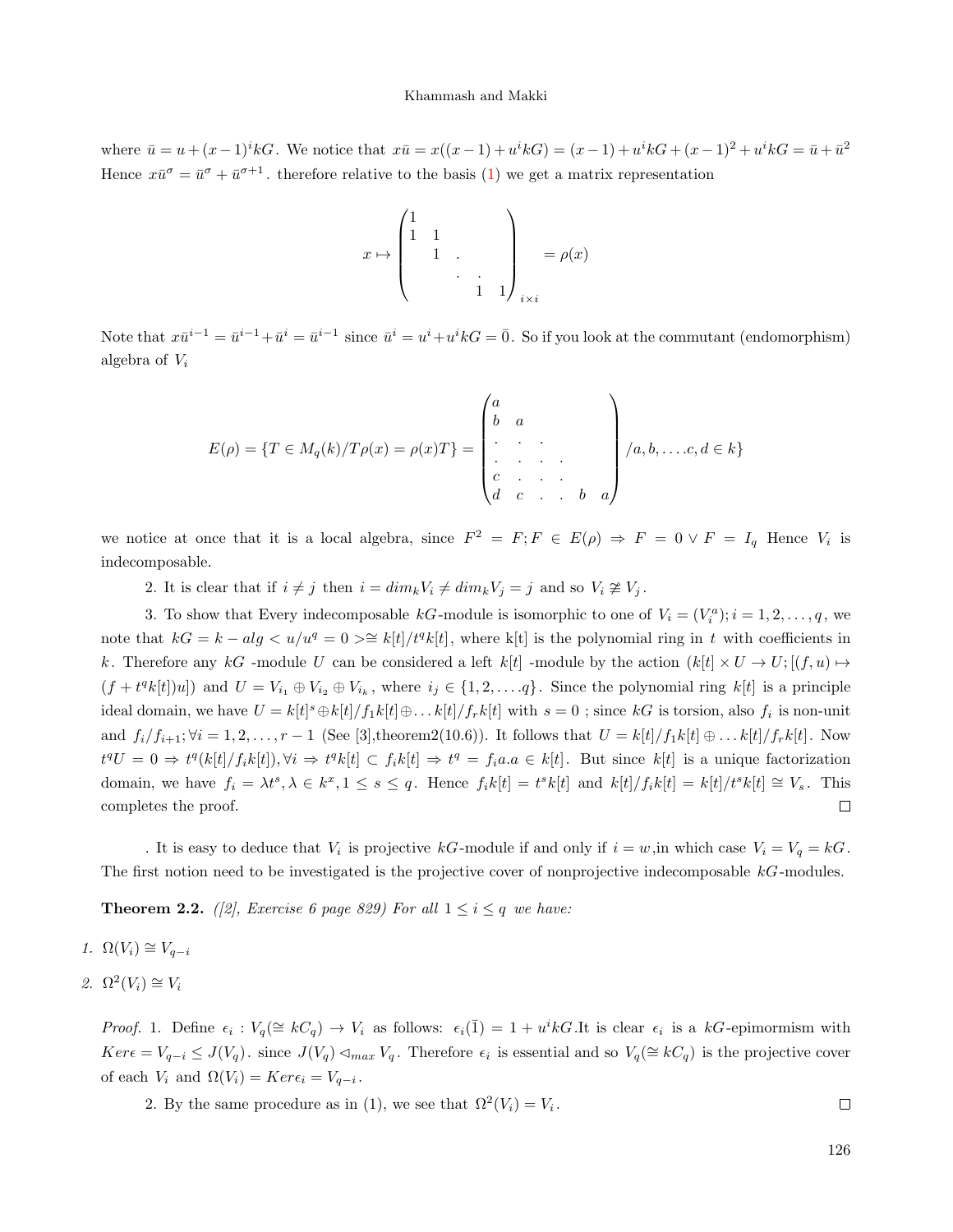It follows from [2.2\(](#page-1-0)1) that the indecomposable modules  $V_i, V_{q-i}$ ; being the two ends of the minimal projective presentation  $0 \to V_{q-i} \to V_q(\cong kC_q) \to V_i \to 0$ . have the same vertices (we shall determine Vertex  $(V_i)$  lately in this paper). It is known that all the subgroups of the cyclic group  $G = C_q$  are cyclic and are indexed by the divisors of the number  $q$  (see [10], Theorem 4). We now study the effect of the induction and restriction functors on the modules  $V_i = (V_i^a); i = 1, 2, ..., q$ .

#### 3. The induction functor

Now let  $H = G_\alpha = \langle x^{p^\alpha} \rangle = \{1, x^{p^\alpha}, x^2 p^\alpha, \dots, x^{(p^{(\alpha-\alpha)-1})p^\alpha}\}\.$  Then it is clear that  $G_\alpha \le G = C_q (= C_a)$ , and  $G = H \cup Hx \cup \cdots \cup Hx^{p^{\alpha}-1}$  with  $|G: G_{\alpha}| = p^{\alpha}$ . We start by investigating the effect of the induction functor. According to theorem 1.1, the group  $H = G_{\alpha}$  have indecomposable kH-modules  $V_j^{(\alpha)}$ ;  $j = 1, 2, \ldots, p^{\alpha - \alpha}$ . By the Green indecomposability theorem (see[1], Theorem 19.22] the induced  $kG$ -module  $(V_j^{(a-\alpha)})^G$  (as  $G/G_\alpha$  is p-group) is indecomposable of dimension  $j \mid G : H \mid$ . Hence, by [2.1](#page-0-1)  $(V_j^{(a-\alpha)}) \uparrow^{G} \cong V_{j|G:H}^a$ . Summarizing we have:

Theorem 3.1.  $(V^{(a-\alpha)}_j)\uparrow^{G}\cong V^{a}_{j\mid G:G_{\alpha}\mid}=V^{a}_{jp^{\alpha}}$ 

The following theorem determines the subgroups  $G_{\alpha}$  of  $G = C_q$  for which the module  $V_i = V_i^a$  is relative projective which is a step towards finding the vertices of the indecomposable modules  $V_i = V_i^a$ .

**Theorem 3.2.** The module  $V_i = V_i^a$ ;  $1 \le i \le p^\alpha$  is a  $G_\alpha$ -projective, where  $G_\alpha = \langle x^{p^\alpha} \rangle$ . if and only if  $p^\alpha | i$ .

*Proof.*  $V_i = V_i^a$  is  $G_\alpha$ -projective if and only if  $V_i \mid (V_j^\alpha) \uparrow^G$  for some  $1 \leq j \leq p^{a-\alpha}$ . But by Green's theorem  $V_j^{(a-\alpha)}$  is indecomposable kG-module of dimension  $j \mid G : G_\alpha \mid = j p^\alpha$ . Hence  $V_i = V_i^a$  is  $G_\alpha$  -projective if and only if  $V_i \cong V_j^{(a-\alpha)}$ . Comparing dimensions, we then have  $V_i = V_i^a$  is  $G_\alpha$ -projective if and only if  $i = j p^\alpha$ , that is if and only if  $p^{\alpha} | i$ .  $\Box$ 

We now consider the vertex  $vx(V)$  and the source  $sc(V)$  of indecomposable  $K(g = C_q)$ -modules. We shall use the following known general fact which relates the dimension of an indecomposable kG-module to the index of its vertex in a Sylow  $p$ -subgroup of  $G$ .

**Theorem 3.3.** ([1], Theorem.19.26) If  $V \in indec(kG)$  and  $S \in vx(V)$  then  $|G_p : S|| dim V$ . So if  $p \nmid dim V$ then  $G_p \in vx(V)$ .

The previous theorem implies at once the following:

**Lemma 3.1.** If  $p \nmid dim V_i = i$  then  $vx(V_i) = G = C_q$ .

It remains then; in order to determine the vertex of the indecomposable  $kG$ -modules  $V_i$ , to consider  $vx(V_i)$  in the case when  $p \mid dimV_i = i$ 

**Theorem 3.4.** For  $V_i = V_i^{(\alpha)} \in indec(kG)$  we have

1.  $vx(V_i) =$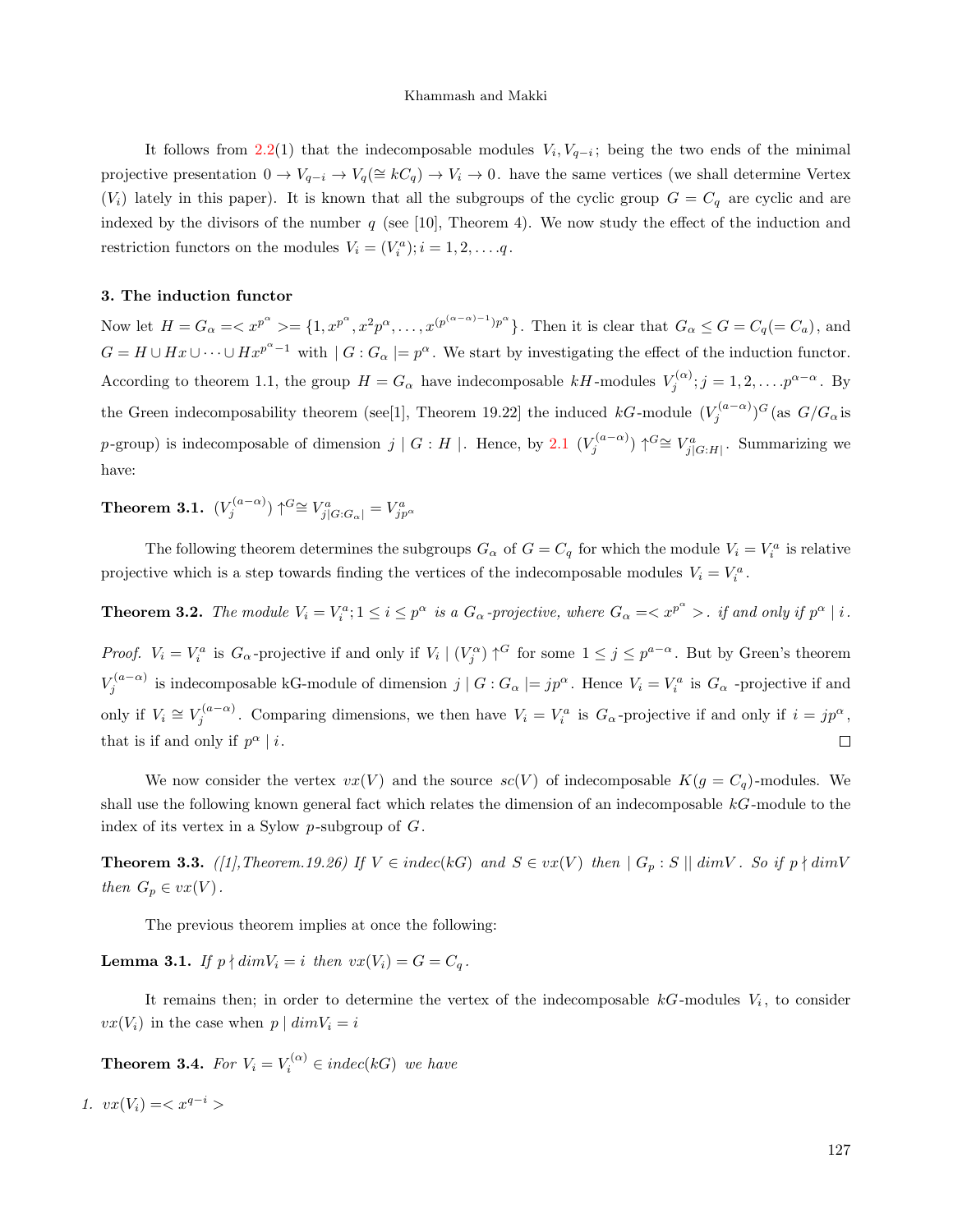2.  $sc(V_i) = V_{i/p^{\alpha}}^{a-\alpha}$ . (Note: $i/p^{\alpha} \leq p^{a-\alpha} = p^a/p^{\alpha}$  since  $i \leq p^a$ )

Proof. (1) We need to distinguish two cases:

- (I) If  $p \nmid dim V_i = i$  then  $vx(V_i) = G = C_q = \langle x^{q-i} \rangle$ , since  $hcf(q, q-i) = 1$  which implies that  $O(x^{q-i}) = O(x)$ .
- (II) If  $p \mid dimV_i = i$ ; say  $i = p^m t$ , m is maximal, then  $hcf(q, q i) = p^m \neq 1$  and so  $O(x^{q-i}) = q/hcf(q, q i) =$  $p^{a-m}$ . Hence  $\langle x^{q-i}\rangle = G_m$ . On the other hand  $V_i = (V_t^{a-m}) \uparrow^G$  and  $\langle x^{q-i}\rangle = G_m$  is minimal subgroup with this property by the choice of  $m$ . this completes the proof.

(2) Clear since 
$$
V_{i/p^{\alpha}}^{a-\alpha} = V_{i/p^{\alpha} \cdot p^{\alpha}}^{a} = V_{i}^{a}
$$
; by 2.1.

As a corollary to the previous theorem we have the following:

Corollary 3.1. 
$$
vx(V_i) = vx(V_{q-i})
$$

*Proof.* 
$$
vx(V_i) = \langle x^{q-i} \rangle = \langle x^q x^{-i} \rangle = \langle x^{-i} \rangle = \langle x^i \rangle = \langle x^{q-(q-i)} \rangle = vx(V_{q-i}).
$$

### 4. The restriction functor

We now take  $H = G_\alpha = \langle x^{p^\alpha} \rangle = \{1, x^{p^\alpha}, x^2 p^\alpha, \dots, x^{(p^{(\alpha-\alpha)-1})P^\alpha}\}\.$  Then  $G_\alpha \le G$  with  $|G_\alpha| = O(x)/p^\alpha =$  $p^a/p^\alpha = p^{a-\alpha}, G = H \cup Hx \cup \cdots \cup Hx^{p^{\alpha}-1}$  and  $|G: G_\alpha| = p^{\alpha}$ . Consider the restriction module  $(V_i^a) \downarrow_H$  to the subgroup  $H = G_\alpha$ . Let  $v = x^{p^\alpha} - 1 = (x - 1)^{p^\alpha} = u^{p^\alpha} \in kH$ , then  $v^{p^{a-\alpha}} = 0$  and the element v generates the group algebra  $kH = kG_\alpha$  of  $H = G_\alpha$ ; i.e.  $kG_\alpha = \langle v = u^{p^\alpha}/(u^{p^\alpha})^{p^{a-\alpha}} = 0 \rangle$ . We need to know how v acts on basis [1](#page-0-0) of  $V_i = V_i^a$ . We have  $v\bar{u}^{\sigma} = u^{p^{\alpha}}\bar{u}^{\sigma} = \bar{u}^{\sigma+p^{\alpha}}$  and so  $\bar{1} \mapsto \bar{u}^{p^{\alpha}}, \bar{u} \mapsto \bar{u}^{1+p^{\alpha}}, \dots etc.$  Write  $i = i_0 + i_1 p + i_2 p^2 + \dots + i_v p^{\alpha}, 0 \leq i_k \leq p - 1$ . Hence the generator  $v = x^{p^{\alpha}} - 1 = (x - 1)^{p^{\alpha}} = u^{p^{\alpha}} \in kG_{\alpha}$  of  $kG_{\alpha}$  is represented on  $V_i = V_i^a$  by the matrix:

$$
\begin{pmatrix}\n1 & & & & \\
1 & & & & & \\
& & & & & 1 \\
& & & & & & \\
& & & & & 1 \\
& & & & & & \\
& & & & & 1\n\end{pmatrix}
$$
\nNote that:  $v\overline{1} = u^{p^{\alpha}}\overline{1} = \overline{u}^{p^{\alpha}}, v\overline{u} = u^{p^{\alpha}+1}, v\overline{u}^{2} = u^{p^{\alpha}+2}, \dots, v\overline{u}^{(i-1)-p^{\alpha}} =$ \n
$$
\overline{u}^{i-1}, v\overline{u}^{i-p^{\alpha}} = \overline{1}, v\overline{u}^{i-p^{\alpha}+1} = \overline{u}, v\overline{u}^{i-p^{\alpha}+2} = \overline{u}^{2}, \dots, v\overline{u}^{i-1}(v\overline{u}^{i-p^{\alpha}+(p^{\alpha}-1)}) = \overline{u} = \overline{u}^{p^{\alpha}-1}
$$

Example 4.1. (1)  $p = 2, q = 2^4$ ,  $|H| = p^{a-\alpha} = p = 2(\alpha = 3), H = \langle x^8 \rangle, (x-1)^8 = u^8 \in kH$  and ;  $kH = k - alg < u^8 >, V_9(=V_9^{(4)}) = \langle \bar{1}, \bar{u}, \bar{u}^2, \dots, \bar{u}^8 >; \bar{u} = u + u^9 kG$ . Consider the restriction  $(V_9^{(4)})_{< x^8>}$  to  $C_3 = \langle x^8 \rangle$ , (note that  $| C_3 | = 2^{4-3} = 2$  hence the largest dimension of an indecomposable kC<sub>3</sub>-module is 2). Since  $u^8 \bar{u}^i = \bar{u}^{i+8}$ , and since  $\bar{u}^9 = 0$ , the generator  $u^8$  of kH is represented on  $V_9^{(4)}$  by the matrix:

$$
u^8 \mapsto \begin{pmatrix} 1&&&&&\\ &1&&&&&\\ &&1&&&&\\ &&&1&&&\\ &&&&1&&\\ &&&&&1&\\ &&&&&1&\\ &&&&&1&\\ 1&&&&&&1& \end{pmatrix}
$$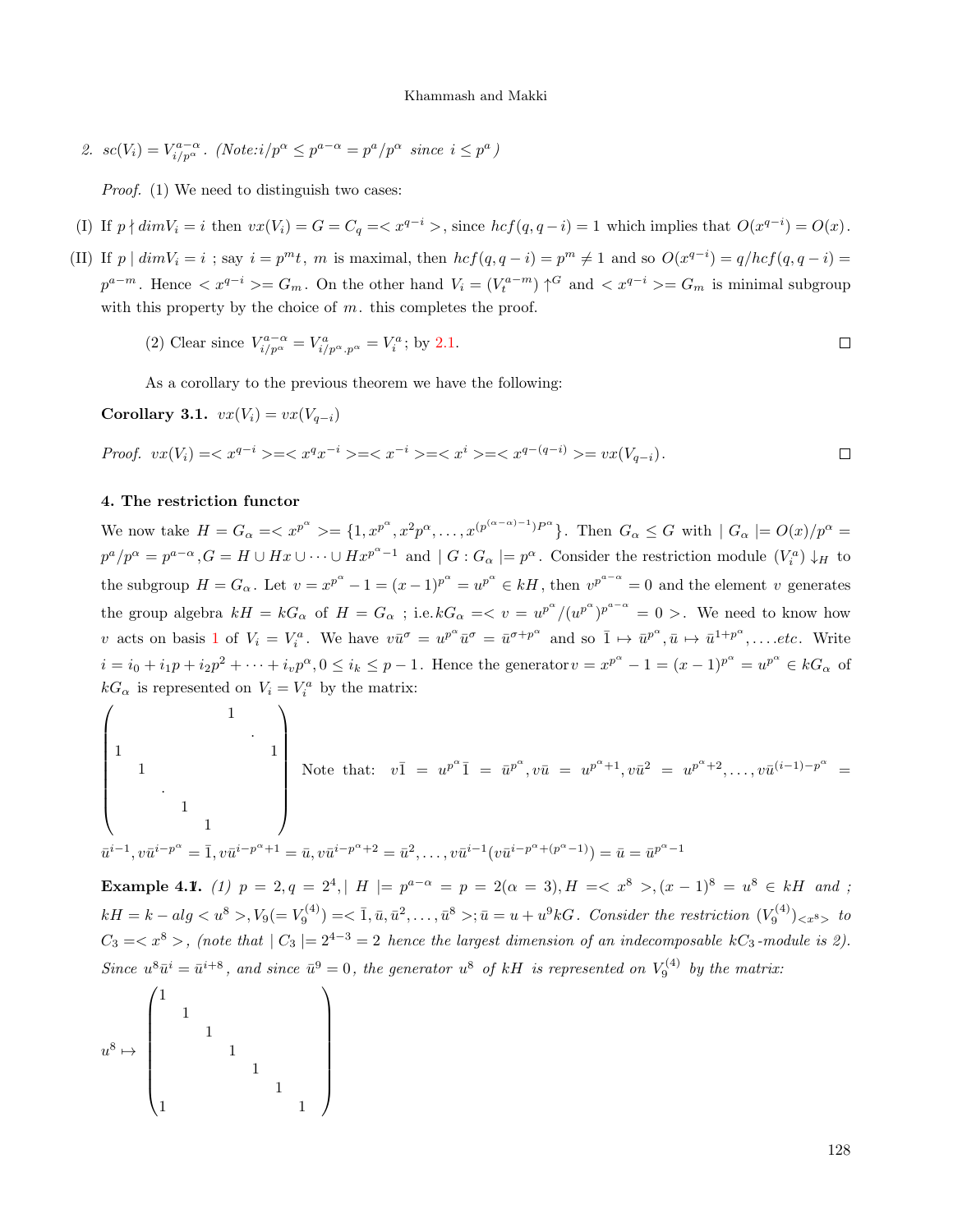It is clear that  $x^{8}$  $\overline{1}$  =  $\overline{1}$  +  $\overline{u}^{8}$  also  $x^{8}$  $\overline{u}$  =  $\overline{u}$  since  $\overline{u}^{9}$  = 0 in  $V_9^{(4)}$ . The fact that  $x\overline{u}^{\sigma}$  =  $\overline{u}^{\sigma}$  +  $\overline{u}^{\sigma+1}$  and  $char(k) = 2$  implies that  $x^i\overline{u} = \overline{u} + \overline{u}^{i+1}$ . Therefore  $x^8\overline{u}^2 = \overline{u}^2, x^8\overline{u}^3 = \overline{u}^3, \ldots, x^8\overline{u}^7 = \overline{u}^7, x^8\overline{u}^8 = \overline{u}^8$  which implies that  $(V_9^{(4)})_{\langle x^8 \rangle} = (k\overline{1} + k\overline{u}^8) \oplus k\overline{u} \oplus \overline{u}^2 \oplus k\overline{u}^3 \oplus \cdots \oplus k\overline{u}^3$ .

$$
x^{8} \mapsto \begin{pmatrix} 1 \\ 1 \end{pmatrix} (1) (1) (1) \dots (1)
$$
  
Hence  $(V_9^{(4)}) \downarrow \langle x^{8} \rangle = V_2^{(1)} \oplus V_1^{(1)} \oplus \dots \oplus V_1^{(1)} = V_2^{(1)} \oplus 7V_1^{(1)}.$ 

2. (2) Similarly we consider the restriction of  $(V_9^{(4)})$  to  $C_2 = \langle x^4 \rangle$ , (note that  $|C_2| = 2^{4-2} = 4 = 2^2$ , hence the largest dimension of an indecomposable  $kC_2$ -module is 4. The following matrix represents the  $C_2 = \langle x^4 \rangle$ action on  $(V_9^{(4)})$ .

$$
u^4 \mapsto \begin{pmatrix} & & & & & 1 & & & \\ & & & & & & & & 1 & \\ 1 & & & & & & & & & 1 \\ & & 1 & & & & & & & \\ & & & 1 & & & & & & \\ & & & & 1 & & & & & \\ & & & & 1 & & & & & \\ & & & & & 1 & & & & & \\ & & & & & & 1 & & & & \\ & & & & & & & 1 & & & & \\ \end{pmatrix}
$$

Hence  $x^4\overline{1} = \overline{1} + \overline{u}^4, x^4\overline{u}^2 = \overline{u}^2 + \overline{u}^6, x^4\overline{u}^3 = \overline{u}^3 + \overline{u}^7, x^4\overline{u}^4 = \overline{u}^4 + \overline{u}^8, x^4\overline{u}^5 = \overline{u}^5$ , since  $\overline{u}^9 = 0$  in  $(V_9^{(4)})$ .  $Also \ \ x^4 \bar{u}^6 \ = \ \bar{u}^6 \ \ ; \ \ since \ \ \bar{u}^{10} \ = \ \bar{u}^9 \bar{u} \ = \ \bar{0} \bar{u} \ = \ \bar{0} \ \ and \ \ x^4 \bar{u}^7 \ = \ \bar{u}^7 \,, \ x^4 \bar{u}^8 \ = \ \bar{u}^8 \,. \quad Therefore \ \ (V_9^{(4)})_{< x^4>} \ = \ \bar{v}^8 \, .$  $(k\overline{1} \oplus k\overline{u}^4 \oplus k\overline{u}^8) \oplus (k\overline{u} \oplus \overline{u}^5) \oplus (k\overline{u}^2 \oplus k\overline{u}^6) \oplus (k\overline{u}^3 \oplus k\overline{u}^7).$ 

$$
x^4 \mapsto \begin{pmatrix} 1 & 1 \\ 1 & 1 \\ 1 & 1 \end{pmatrix} \oplus \begin{pmatrix} 1 & 1 \\ 1 & 1 \end{pmatrix} \oplus \begin{pmatrix} 1 & 1 \\ 1 & 1 \end{pmatrix} \oplus \begin{pmatrix} 1 & 1 \\ 1 & 1 \end{pmatrix}
$$

Hence  $(V_9^{(4)})_{< x^4>} = V_3^{(2)} \oplus 3V_2^{(2)}$ .

- (3) Now consider the restriction of  $(V_9^{(4)})$  to  $G_1 = \langle x^2 \rangle$ . It follows that  $\alpha = 1, p^{\alpha} = 2$  and that  $|G_1| = 8$ . We also have  $(V_9^{(4)})_{G_1} = V_8^{(1)} \oplus V_1^{(1)}$ . Note also that in the previous two cases, the number of indecomposable summands of  $(V_i^{(a)}) \downarrow_{G_\alpha}$ ;  $1 \leq i \leq p^\alpha = q$ . (with possible repetition) equals  $p^\alpha$  provided that  $i > p^\alpha$ . What about the case when  $i \leq p^{\alpha}$ . Consider the following case:
- (4) Now we consider the restriction of  $(V_5^{(4)})$  to the subgroup  $G_3 = \langle x^8 \rangle$  has k-basis  $\overline{1}, \overline{u}, \overline{u}^2, \overline{u}^3, \overline{u}^4$ . As we saw before we have:  $x^j\bar{u} = \bar{u} + \bar{u}^{j+1}$  and so  $x^j\bar{u}^t = \bar{u}^t + \bar{u}^{j+t}$   $x^8\bar{1} = \bar{1} + \bar{u}^8 = \bar{1}$ , since  $\bar{u}^8 = \bar{0}$  as  $\bar{u}^5 = \bar{0}$  $x^8\bar{u} = \bar{u}, x^8 + \bar{u}^2 = \bar{u}^2, x^8 + \bar{u}^3 = \bar{u}^3, x^8 + \bar{u}^4 = \bar{u}^4$ . Therefore  $(V_5^{(4)}) \downarrow_{G_3} = 5(V_1^{(3)})$

In order to study the restriction of the indecomposable  $kG$ -module  $V_i$  to a subgroup we need to investigate the action of the group generators on the basis elements of  $V_i$ . First we have the following lemma:

<span id="page-4-0"></span>**Lemma 4.1.** In  $V_i$ ,  $x^j \overline{1} = \sum_{s=0}^j \binom{j}{s} \overline{u}^s$ .

*Proof.* Note first that  $x\overline{1} = x + (x-1)^i kG = 1 + (x-1) + (x-1)^i kG = \overline{1} + \overline{u}$ ,  $x^2\overline{1} = x\overline{1} + x\overline{u} = \overline{1} + \overline{u} + \overline{u}^2$ ,  $x^3\overline{1} = x$  $x\overline{1} + 2x\overline{u} + x\overline{u}^2 = \overline{1} + \overline{u} + 2(\overline{u} + \overline{u}^2) + \overline{u}^2 + \overline{u}^3 = \overline{1} + 3\overline{u} + 3\overline{u}^2 + \overline{u}^3$ ,  $x^4\overline{1} = x\overline{1} + 3x\overline{u} + 3x\overline{u}^2 + x\overline{u}^3 =$  $\overline{1} + 4\overline{u} + 6\overline{u}^2 + 4\overline{u}^3 + \overline{u}^4, \dots$  Hence  $x^j \overline{1} = \sum_{s=0}^j \binom{j}{s} \overline{u}^s$ .  $\Box$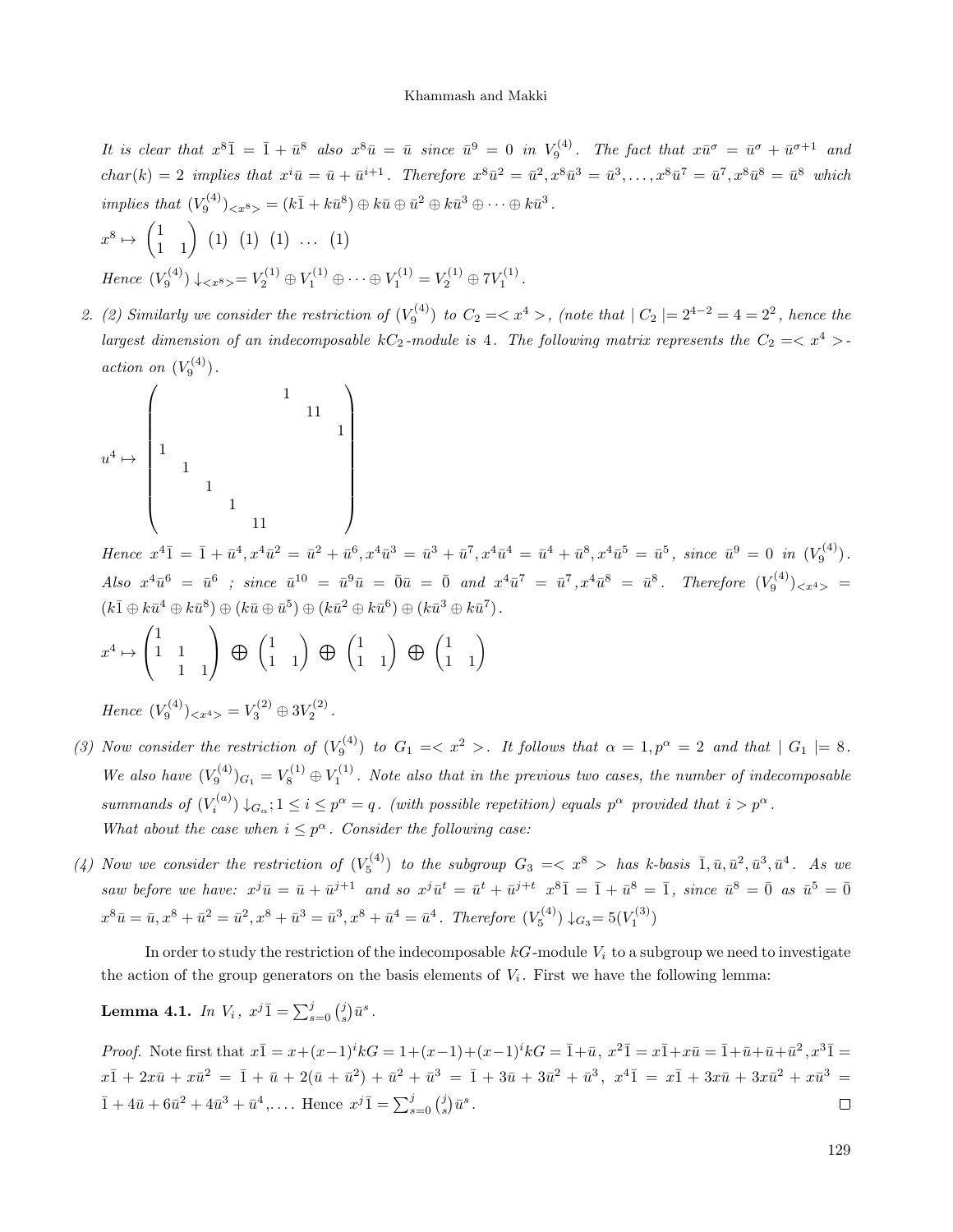Also we have

<span id="page-5-0"></span>**Lemma 4.2.** In  $V_i$ , we have  $x^j \bar{u}^t = \sum_{s=0}^j {j \choose s} \bar{u}^{t+s}$ .

*Proof.* We have:  $x\bar{u}^t = x(x-1)^t + (x-1)^i kG = (x-1)(x-1)^t + (x-1)^t + u^i kG = \bar{u}^t + \bar{u}^{t+1}, x^2\bar{u}^t = xx\bar{u}^2 =$  $x(\bar{u}^t + \bar{u}^{t+1}) = \bar{u}^t + \bar{u}^{t+1} + \bar{u}^{t+1} + \bar{u}^{t+2} = \bar{u}^t + 2\bar{u}^{t+1} + \bar{u}^{t+2}, x^3\bar{u}^t = xx^2\bar{u}^t = x(\bar{u}^t + 2\bar{u}^{t+1} + \bar{u}^{t+2}) = \bar{u}^t + \bar{u}^{t+1} + \bar{u}^{t+2}$  $2(\bar{u}^{t+1} + \bar{u}^{t+2}) + \bar{u}^{t+2} + \bar{u}^{t+3} = \bar{u}^t + 3\bar{u}^{t+1} + 3\bar{u}^{t+2} + \bar{u}^{t+3}, x^4\bar{u}^t = xx^3\bar{u}^t = x(\bar{u}^t + 3\bar{u}^{t+1} + 3\bar{u}^{t+2} + \bar{u}^{t+3}) = \bar{u}^t +$  $\bar{u}^{t+1}+4(\bar{u}^{t+1}+\bar{u}^{t+2})+6(\bar{u}^{t+2}+\bar{u}^{t+3})+4(\bar{u}^{t+3}+\bar{u}^{t+4})+\bar{u}^{t+4}+\bar{u}^{t+5}=\bar{u}^{t}+5\bar{u}^{t+1}+10\bar{u}^{t+2}+10\bar{u}^{t+3}+5\bar{u}^{t+4}+\bar{u}^{t+5}.$ Hence  $x^j \bar{u}^t = \sum_{s=0}^j \binom{j}{s} \bar{u}^{t+s}$ .  $\Box$ 

**Remark [4.1](#page-4-0).** We can deduce the formula  $x^{j}$  $\overline{1} = \sum_{s=0}^{j} {j \choose s} \overline{u}^{s}$  of 4.1 from the formula  $x^{j} \overline{u}^{t} = \sum_{s=0}^{j} {j \choose s} \overline{u}^{t+s}$  of [4.2](#page-5-0) by letting  $\bar{1} = \bar{u}^0$ .

**Corollary 4.1.** In  $V_i$ , we have  $x^{p^{\alpha}}\overline{1} = \overline{1} + \overline{u}^{p^{\alpha}}$ 

Proof. Apply the formula in [4.1.](#page-4-0)

Corollary 4.2. In  $V_i$ , we have  $x^{p^{\alpha}}\bar{u}^t = \begin{cases} \bar{u}^t + \bar{u}^{t+p^{\alpha}} & \text{if } t + p^{\alpha} \leq i-1 \\ \bar{u}^t & \text{if } t + p^{\alpha} \leq i-1 \end{cases}$  $\bar{u}^t$  : if  $t + p^{\alpha} > i - 1$ 

*Proof.* From the previous lemma we have:  $x^{p^{\alpha}} \bar{u}^t = \sum_{s=0}^{p^{\alpha}} {p^{\alpha}} s^t$  $(s^{\alpha})\bar{u}^{t+s} = \bar{u}^t + \bar{u}^{t+p^{\alpha}}, \text{ since } \binom{p^{\alpha}}{s}$  $s^{(0)}$  = 0(*modp*). Now we have two cases:

1. If 
$$
t + p^{\alpha} \leq i - 1
$$
 then  $x^{p^{\alpha}} \overline{u}^t = \overline{u}^t + \overline{u}^{t+p^{\alpha}}$ 

2. If  $t + p^{\alpha} > i - 1$  then  $x^{p^{\alpha}} \bar{u}^t = \bar{u}^t$ , since  $\bar{u}^i = \bar{0}$ , we have  $\bar{u}^{t+p^{\alpha}} = \bar{0}$ .

**Lemma 4.3.** Suppose that  $t \neq i - 1$ . Then  $x^{p^{\alpha}} \bar{u}^t = \bar{u}^t \Longleftrightarrow t + p^{\alpha} > i - 1$ 

#### 5. Main results

We now summarize the results in the previous section and present the main results in this paper which determines the number of indecomposable direct summands for the restriction of indecomposable  $k(G = C_q)$  -modules to a subgroup of G. The following theorem determines the number of indecomposable summands in such decomposition.

**Theorem 5.1.** The number of indecomposable 
$$
k(G_{\alpha})
$$
-summands of  $(V_i^a) \downarrow_{G_{\alpha}}$  is:  $\begin{cases} p^{\alpha} & \text{if } i > p^{\alpha} \\ i & \text{if } i \leq p^{\alpha} \end{cases}$ 

In the second case all the indecomposable summands are trivial.The following theorem determines basis for the indecomposable summands of the restriction module:

Theorem 5.2.  $(V_i^a) \downarrow_{G_\alpha} = \sum_{j=0}^{p^\alpha-1} \bigoplus_{j=0}^{p^\alpha-1} (V_{i_j}^{(\alpha)})$ . In fact:  $(V_i^a)_{G_\alpha} = \langle \bar{1}, \bar{u}^{p^\alpha}, \dots, \bar{u}^{i_0 p^\alpha} \rangle \oplus \langle \bar{u}, \bar{u}^{p^{1+\alpha}}, \dots, \bar{u}^{1+i_1 p^\alpha} \rangle$  $\oplus \cdots \oplus \langle \bar{u}^{p^{\alpha}-1}, \ldots, \bar{u}^{2p^{\alpha}-1}, \ldots, \bar{u}^{2p^{\alpha}-1+i_{p^{\alpha}-1}}p^{\alpha} \rangle$ , where  $i_j$  is the least number with  $j + i_j p^{(\alpha)} \langle i \rangle$ . Note that when  $i \leq p^{\alpha}$  this forces  $i_j$  to be 0 and hence every direct  $kG_{\alpha}$ -summand in the above decomposition would be one dimensional in this case.

130

 $\Box$ 

 $\Box$